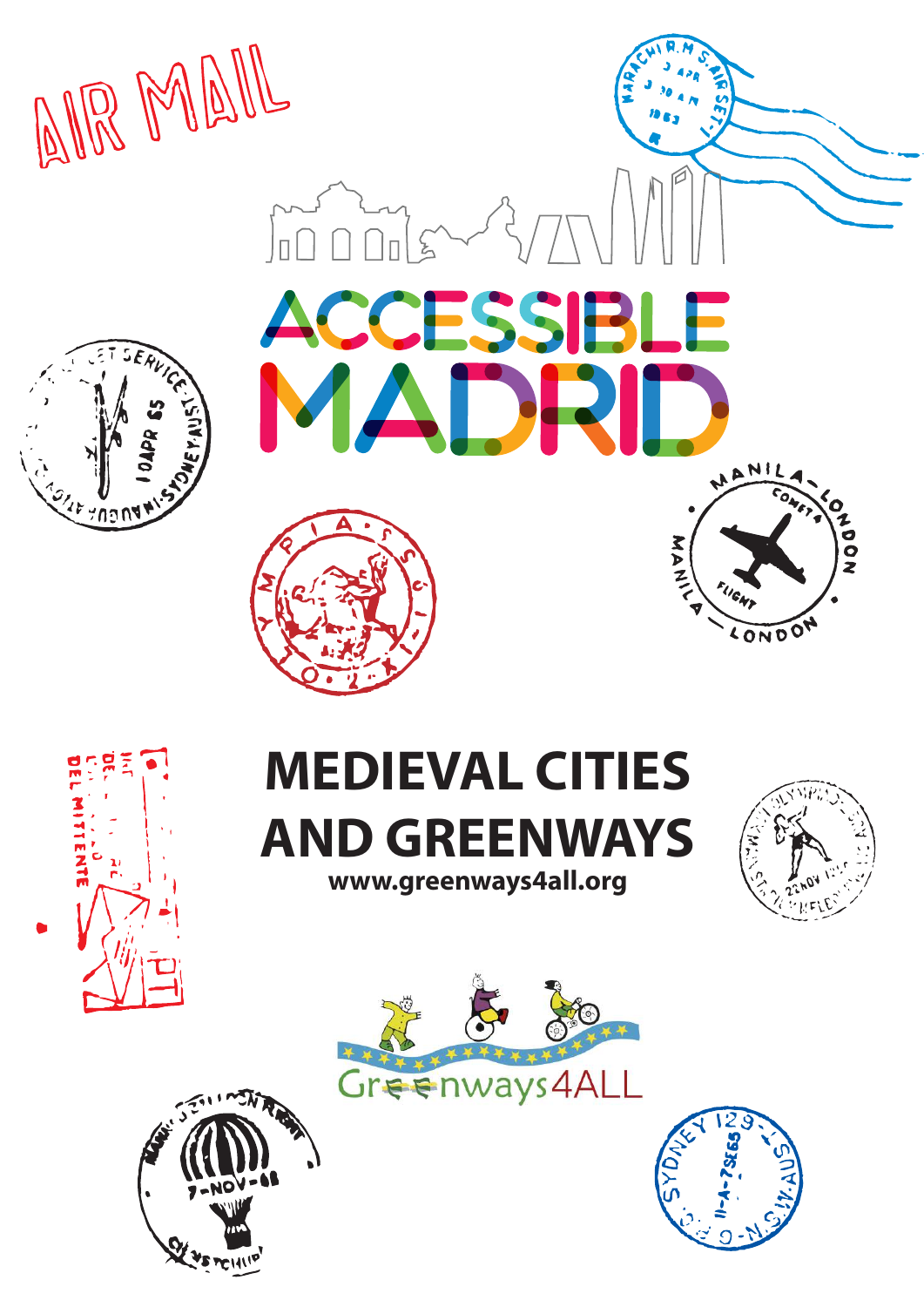

## AVILA, SALAMANCA, VISEU AND DO DAO GREENWAY

Discover two of the best preserved medieval cities in Spain and enjoy a relaxing experience on the renewed Do Dao greenway. This is a four-day trip from Madrid to Avila, Salamanca and (Do Dao greenway) in Portugal. We will travel in a wheelchair accessible vehicle with air conditioning and with guide to the wonderful walled city of Avila. Avila is a World Heritage Site by the UNESCO. We will discover the main attractions of Avila, including its cathedral-fortress and the Basilica of San Vicente. We will visit the city of Salamanca (declared a World Heritage Site by UNESCO), a city built with sandstone and famous for its 12th century University. We will admire the wonderful Plaza Mayor, the facade of the entrance of the university and other Points interest. Finally we will enter in Portugal to enjoy and discover the relaxing Do Dao greenway. This greenway (an old disused railway line turned into a non motorized and accessible path) is one of the

most beautiful places to visit in central Portugal. There are plenty of things to do there. A visit to the city of Viseu is a must.

#### TOUR DETAILS

- TRANSPORTATION: Wheelchair Accessible Van
- TOUR DURATION: 4 nights (5 days)
- OPERATED: all year round
- MEETING POINT: To be confirmed by the client
- 

MAXIMUM NUMBER OF PEOPLE: 6 people

 $\left\{ \in \right\}$  PRICE:

2.930 EUR for 1-2 people 3.685 EUR for 3-4 people 4.480 EUR for 5-6 people

For larger groups please ask us for special prices.

## TOUR CONDITIONS

The price includes:

- 4 nights at 4\* hotels (breakfast included)
- Staff available 24h during your trip
- -Transfers in private Wheelchair Accessible Vehicles
- Gastronomic experience with local products
- Guides and tickets for selected attractions
- Liability insurance
- -Lunch at Cota Máxima restaurant

The price does not include:

- Snacks and drinks
- Shows
- Additional services
- Gratuities





More information and online booking at: **www.accessiblemadrid.com**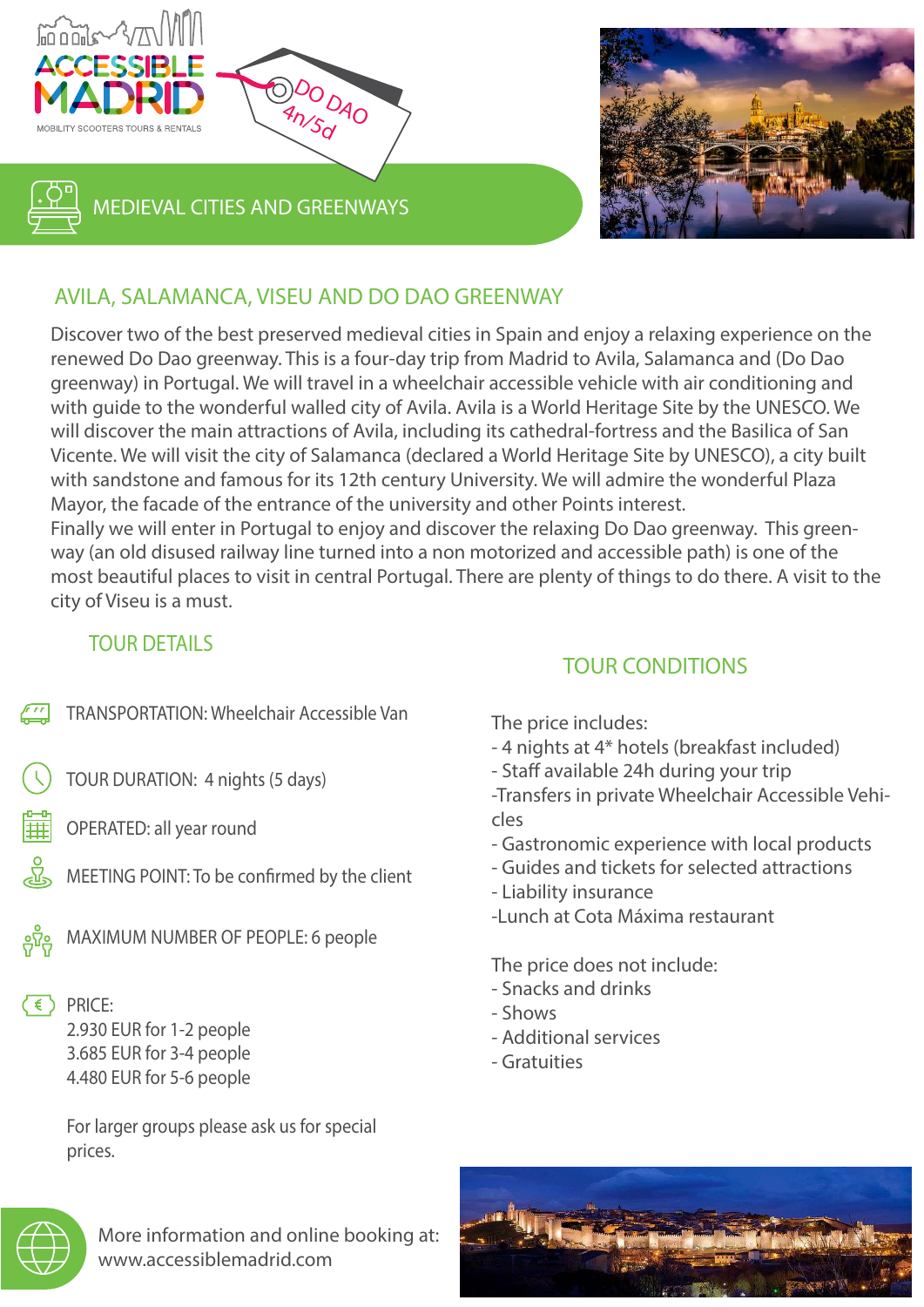



# Avila: The cradle of Sta. Teresa

DO DAO  $4n/5d$ 

Our journey begins with a stop at Los Cuatro Postes hill to admire the panoramic views of the city of Avila, dotted with church towers and Gothic palaces and declared "World Heritage" by UNESCO. Avila is a very important pilgrimage site as it is the birthplace of the writer Santa Teresa de Jesús (1515-1582). We will wander through the old city contemplating the amazing variety of churches and the Romanesque and Gothic styles of Avila. This tour will take us to the Basilica of San Vicente. Finally we will visit the Cathedral of Avila: A perfect combination of Gothic and Romanesque



# Virtuous Salamanca

We will visit the Plaza Mayor and the cathedral complex; The Historical Building of the University, in whose facade one must find a figure of a frog; At our own pace we will admire the so known "Casa de las Conchas", famous for its facade decorated with hundreds of shells and a the beautiful cloister; Right after we will contemplate the Clergy and Pontifical University, both located just opposite. After this pleasant walk we stop to rest and gather some strength. Salamanca has an excellent creative cuisine using local products. There are dozens of excellent restaurants in the city with a quality offer



## Viseu and Ecopista Do Dao

Once in Portugal, there is nothing like starting your visit through historical town center. From Rossio the visitor can find several narrow streets (typical medieval layout). It is worth visiting and discovering houses from the sixteenth century with their gargoyles and gothic window frames. The ecopista connecting the cities of Viseu, Tondela and Santa Comba Dão is a very interesting and beautiful tour surrounded by natural landscape. This was the old railway line of Dão. The visitor has the chance to see the old trains, roman roads and bridges, the Ortigueira bridge designed by Eiffel and the charming village of Mosteirinho.



## TOUR HIGHLIGTHS

- St. Vincent basilica
- Walls
- Sta. Teresa convent
- **Cathedral**
- Panoramic view

## **TOUR HIGHLIGTHS**

- Main square
- New and old Cathedral
- University
- Shell´s house
- Roman bridge
- Lis house
- St. Esteban convent
- Calixto and Melibea orchard
- Emblematic squares and churches

### TOUR HIGHLIGHTS

- Ecopista do Dao
- Santa Comba do Dao
- Ortigueira Bridge
- The historical old quarter of Viseu
- Grao Vasco Museum
- Wine Museum
- Cathedral Square
- San Francisco church
- Famous squares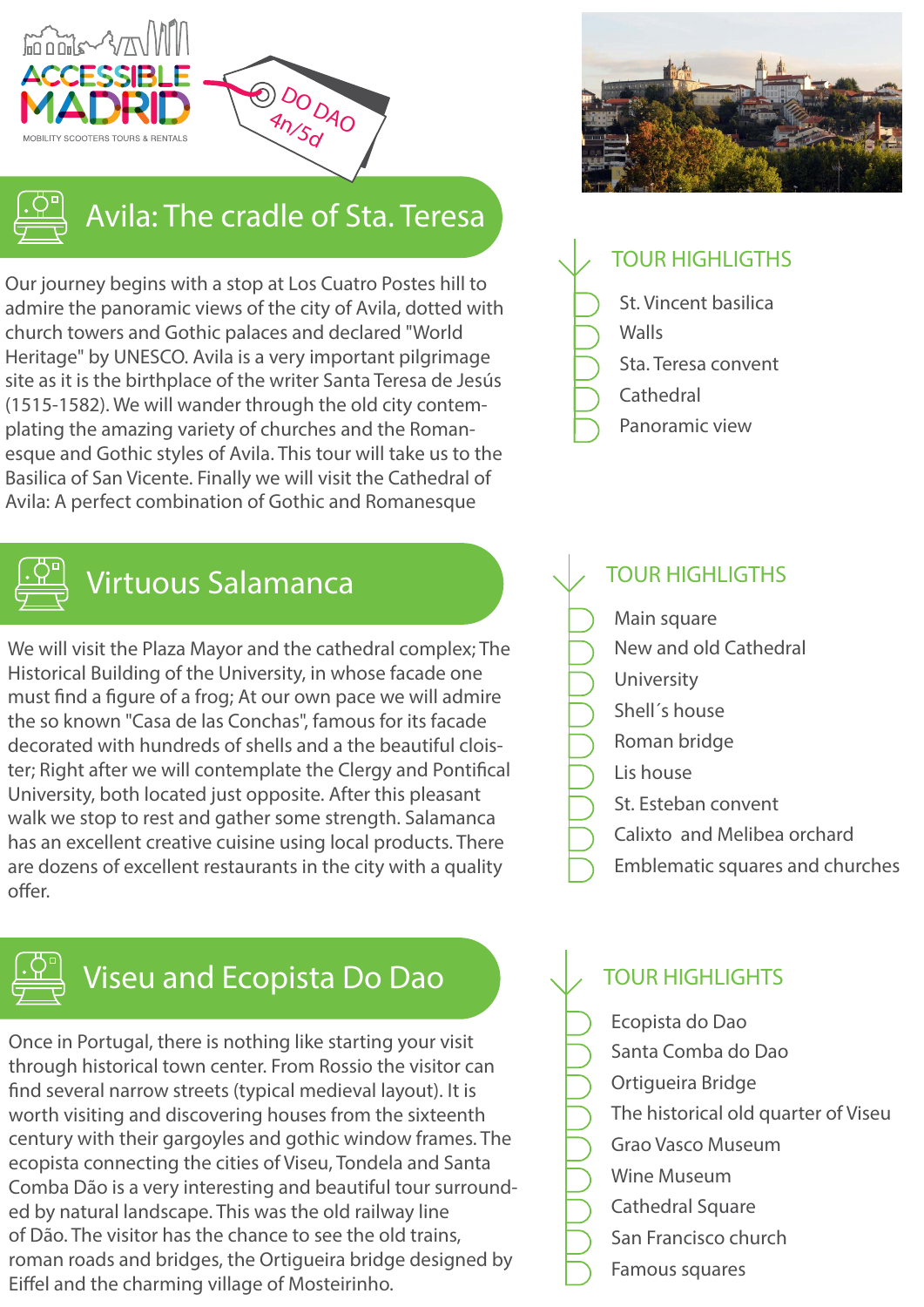



Day 1: Departure from the hotel at 9:00am in Madrid heading the city of Avila. Visit to the 11th century walls surrounding the city of Avila. We will observe how the 90 fortified towers and circular turrets seem fresh out of a story. We will visit this city during the whole day making a stop to eat. In the afternoon we will continue our way to Salamanca. Night in Salamanca

Day 2: After breakfast we will visit the medieval city of Salamanca. This city is also a UNESCO world heritage city, best known for its 12th century university and its wonderful medieval and baroque architecture. For lunch we will make a stop in a nice restaurant. In Salamanca, there are many traditional restaurants, with good quality, where they use local products. In the afternoon we will continue our trip to the Viseu - Dao Lafoes region in Portugal.

Day 3: In the morning we will travel to Tondela and we will cross the greenways heading Santa Comba do Dao bathed by the Albufeira. We will also cross the bridge of the Granjal to see the beautiful landscape with huge granite stones. Then we will visit the town of Santa Comba Do Dao, where we will stop for lunch in a restaurant next to the river with beautiful views.

Day 4: We will make the most of the day visiting Viseu and its old quarter center full of medieval streets and traditional stores. Then we will visit his wine museum since Viseu is the heart of the wine region of Dão, known for its remarkable wines that seduce the palates of all the world.

Day 5: Return to Madrid, transfer to the airport / railway station. End of our services.

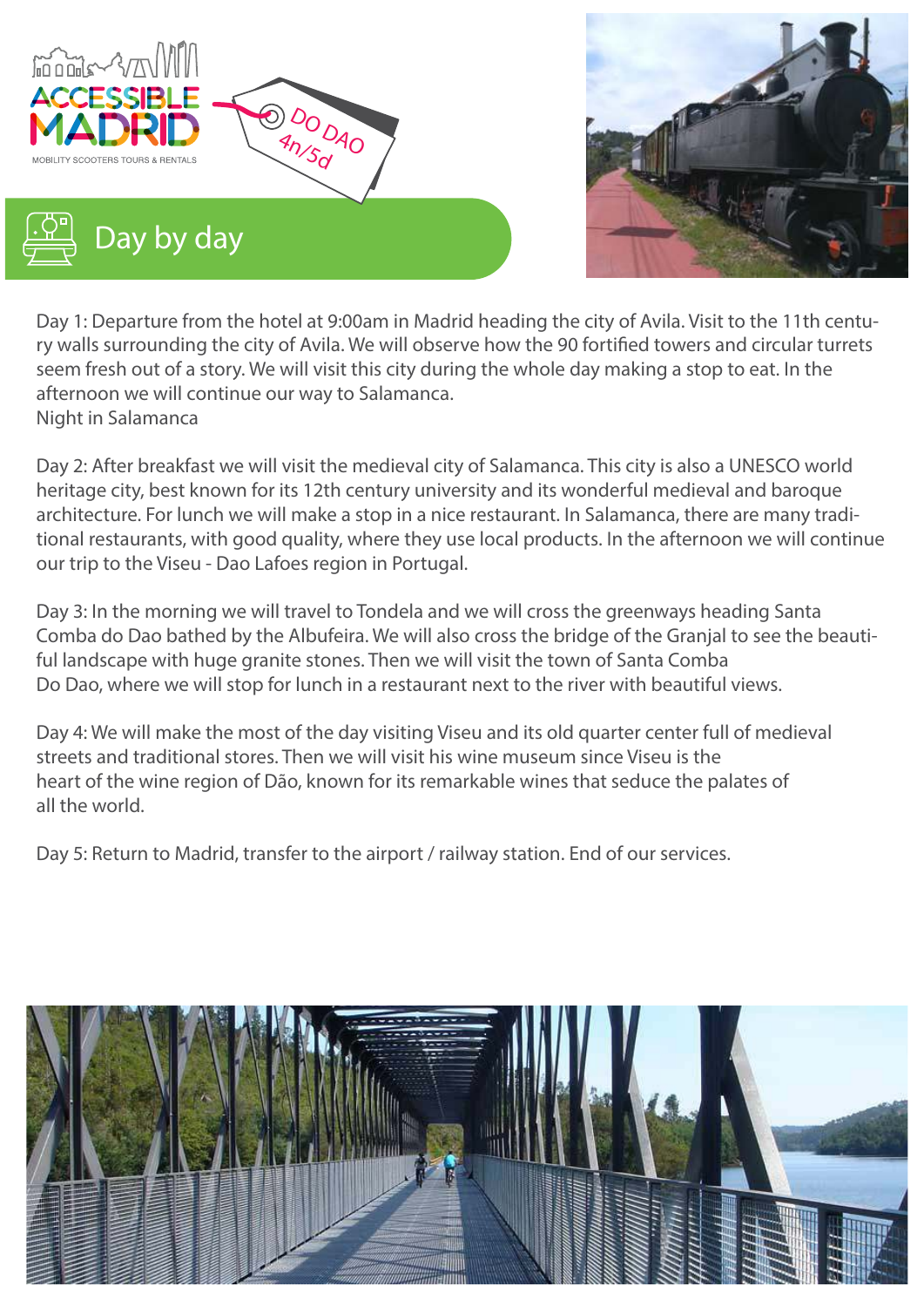





# ACCOMMODATION

Once you are in Viseu and you follow the indications to the old quarter, you will be approaching the Pousada Viseu without knowing. Clean streets, well-kept houses and beautiful manicured gardens increase the feeling of well-being and tranquility. Once you find the old hospital street, the bewilderment increases. This old hospital, has been completely renovated and adapted in 2009 by the architect Gonçalo Byrne. The magnificent Pousada Viseu is an exclusive historic inn offering the finest quality accommodation and service for the most discerning guests

Over 200 years later, the Charm Pousada's grand open spaces, minimalist contemporary furnishings and striking architectural details reflect the impressive workmanship required to remodel the building. Unique features include a captivating atrium surrounded by cloisters and a luxurious spa complex - The Pousada offers pool service, restaurant, bar and free Wi-Fi. Wheelchair adapted room with roll-in shower.